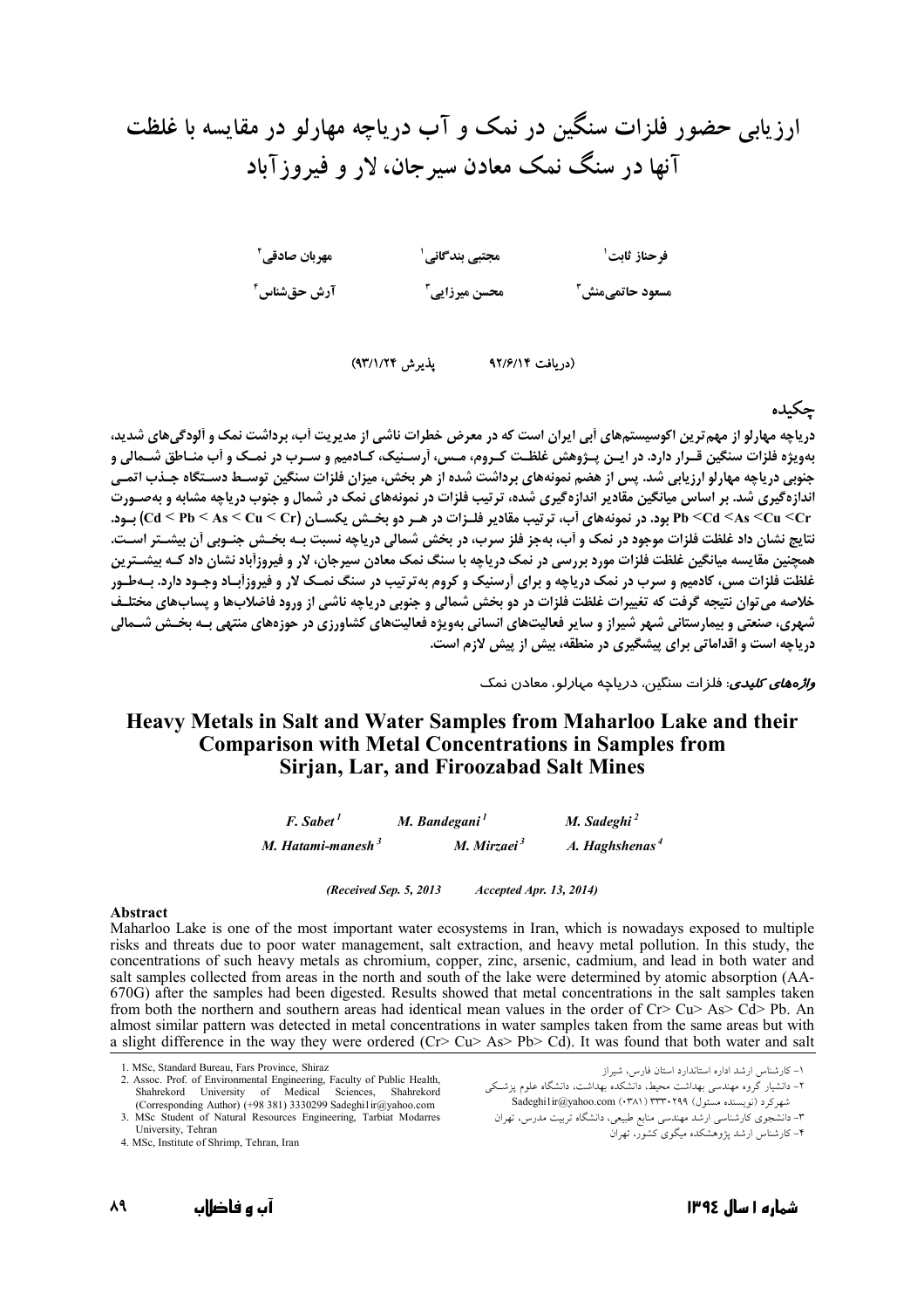samples collected from the northern areas had higher metal concentrations, except for that of Pb which was slightly lower. Comparison of the mean values of metal concentrations in the Salt Lake and those of Sirjan, Lar, and Firoozabad salt mines revealed that copper, cadmium, and lead had their highest concentrations in the Salt Lake while arsenic and chromium recorded their highest values in samples taken from Lar and Firoozabad salt mines, respectively. Based on these findings, it may be concluded that the increased metal concentrations observed in samples from both northern and southern areas of the lake are due to the sewage and effluents from urban, industrial, and hospital sources in Shiraz disposed into the lake as well as such other human activities as farming in the areas around the lake, especially in the northern stretches. These observations call for preventive measures to avoid further water quality degradation in the area.

Keywords: Heavy Metals, Maharloo Lake, Table Salt.

که دارای تنوع زیستی بسیار بالا بوده و زیستگاه مناسبی برای حيات وحش منطقه است. اين درياچه در معرض خطـرات متعـدد و فعالیت ناپایدار کننـده، بـهویـژه اقـدامات مربـوط بـه مـدیریت آب، برداشت نمک و آلـودگی هـای شـدید از منـابع مختلـف قـرار دارد. فاضلابهای شهری و صنعتی و زبالههای ریز و درشت شهر شیراز و روستاهای اطراف تالاب مهارلو بههمراه پساب هـای کشـاورزی و روانابها، با تمام آلودگی و املاح خـود از طریـق رودخانـه خشـک شیراز، به تالاب می رسند. از جمله مهم تـرین آلـودگی هـایی کـه وارد دریاچه می شوند، فلزات سنگین و محلـول همـراه آن اسـت کـه ایـن عناصر با نمک و رسوبات، واکنش داده و بهصورت جـذب سـطحی يېوند سولفېدي و آلې وارد نمک و رسوپات مې شوند.

نمک طعام یکی از مهمترین و قدیمیترین مکمـلهـای غـذایی انسان است که از چشـمههـای شـور، گنبـدهای نمکـی، شـورابهـا، رودخانههـا، دریاهـا و دریاچـههـا تـأمین مـیشـود و در بسـیاری از کشورهای جهان، برای بهبود طعم و مطلوبیت غـذای مصـرفی از آن استفاده مبي شـود[۶]. سـابقه برداشـت نمـک از درياچـههـاي نمکـي حداقل به شش هزار سال قبل از میلاد برمی گردد[۷]. از آنجـایی کـه ممکن است این محیطها و نمکهای بهدستآمده از آنها، آلـوده بـه فلزات سمّى باشند، پژوهشگران زيادي آلودگي فلـزات را در محـيط معادن و نمک تصفیهشده بررسی کردهاند[۷. ۸ و ۹]. اسـیر یاندوف و همکاران در سال ۱۹۹۸، به مطالعه تعیین غلظت فلـزات سـمّی در آب های شور و شیرین و لیندرس و همکاران در سـال ۱۹۹۶، فعـل و انفعالات و تأثیر فلیزات را در تبالابههای نمکبی بررسبی کردنید  $\lceil \cdot \rceil$  ,  $\lceil \cdot \rceil$ 

بنـابراين بـا توجـه بـه اهميـت نمـك در رژيـم غـذايي انسـان و بر داشت آن از در پاچه مهارلو، همچنین بهمنظـور شـناخت اهمیـت و يتانسيل بالقوه محيط زيستي ايـن درياچـه، آگـاهي از خصوصـيات شیمیایی و فیزیکی آن اهمیت زیادی دارد. با توجه بـه مطالـب گفتـه شده انجـام چنـین مطالعـهای بـهمنظـور ارزیـابی خطـرات بهداشـت عمومی و محیط زیستی ناشی از حضور آلاینیدههای سبقی شبهری، صنعتی و کشاورزی محیطهای آبی و مواد در بافتی از آن، ضیروری توسعه صنايع، افـزايش بـي رويـه جمعيـت بشـر، گسـترش شـهرها و روستاها و بهدنبال آن توسعه صنعت كشاورزي و استفاده از كودهـا و سعوم دفع آفيات، موجب مبي شيود تبا مييزان فراوانبي فاضلاب شهري، کشاورزي و صنعتي که آلايندههاي خطرناک محيطزيستي مختلف، بـهويـژه فلـزات سـنگين دارنـد، وارد اكوسيسـتمهـاي آبـي شود[۱]. دریاچه مهارلو نیز از این قاعده مستثنی نیست و بهدلیل ورود يساب هاي كشاورزي مختلف اطراف آن بـههمـراه فاضـلاب شهری و صنعتی شبهر شیراز، از طریبق رودخانیههای خشبک و چنار راهدار شیراز که بهترتیب از بافت متراکم شهر شـیراز و حاشـیه جنـوب شـرقي آن عبـور مـىكننـد، در معـرض تجمـع آلاينـدهمـاي خطرناک محیطزیستی مختلف، بـهویـژه فلـزات سـنگین قـرار دارد. تجمع ايـن آلاينـدهما مـىتوانـد منجـر بـه صـدمات و تغييـرات اکولوژیکی جدیدی به این اکوسیستم و موجودات زنده آن شود.

بهدليل پايداري فلزات سنگين در محيط زيست، ورود آنهـا بـه اکو سیستمهای مختلف می تواند مشکلات فراوانبی را بیرای بشیر و موجودات زنده این اکوسیسـتمهـا بـه بـار آورد. یکـی از نتـایج مهـم پایداری فلزات، تجمع آنها در طول زنجیره غذایی است. بـهطـّوری كه اين عناصر پس از ورود بـه بـدن موجـودات زنـده در اثـر فعـل و انفعالات شیمیایی مختلف، به مواد سمّی و خطرناکی تبدیل میشوند و سبب بروز اختلالاتی در عملکرد طبیعی موجـودات زنـده شـده و حتي مي توانند موجب مرگ موجـود شـوند[٢ و ٣]. زنجيـره و رژيـم غذایی از مهمترین مسیرهایی است کـه انسـان از طریـق آنهـا تحـت تأثير فلزات سنگين قرار ميگيرد. هـر چنـد وجـود برخـي از عناصـر همچون مس، روی و کروم، بـهمیـزان کـم در رژیـم غـذایی انسـان، بهعنوان عناصر ضروري براي عملكرد ارگانيسمهاي زنـده، بسـيار مناسب و حیاتی هستند، امـا اگـر غلظـت ایـن عناصـر بـیش از حـد طبیعی باشند، جزء فلزات سبمّی و خطرنیاک پیوسیاب میںآبنید و مي توانند تهديدي جدي براي محيط پذيرنىدە خىود محسىوب شىوند  $[0, 0]$ 

دریاچه مهارلو یکی از مهمترین اکوسیستمهای آبی ایران است

٩. آں و فاضلاں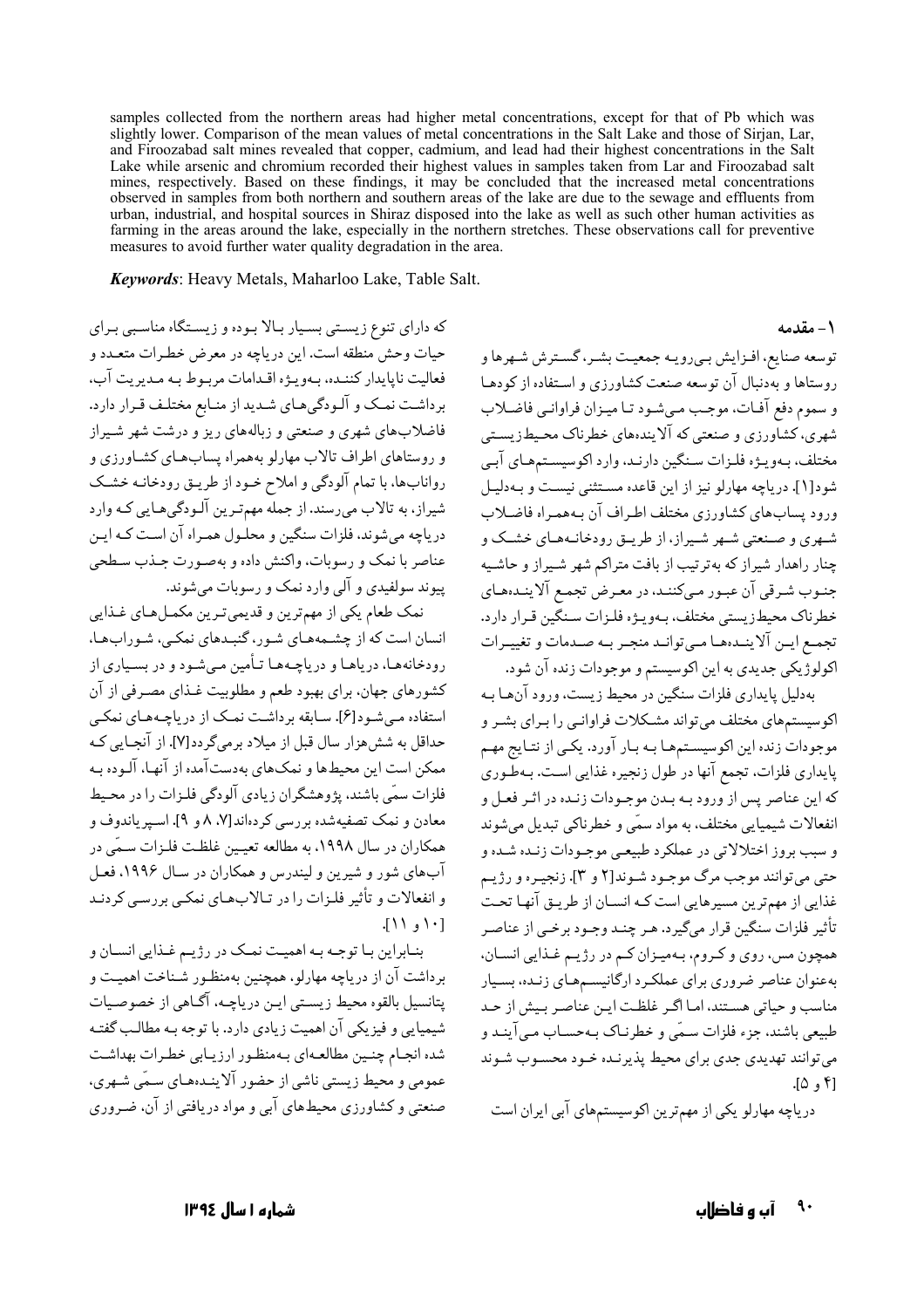به نظر میرسد. در این پژوهش میـزان تجمـع فلـزات مـس، سـرب، آرسنیک، کادمیم و کـروم در نمـک و آب منـاطق جنـوبی و شـمالی دریاچه مهـارلو بررسـی شـد. همچنـین نمـک برداشـت شـده از ایـن دریاچـه بـا سـنگ نمـک موجـود در معـادن سـیرجان، لارسـتان و فيروز آباد، از نظر ميزان فلزات سنگين مقايسه شد.

## ۲- مواد و روش ها

یس از بررسی نقشه منطقه مـورد مطالعـه و بازدیـد از آن بـهمنظـور ارزيابي، عوامل مختلف محيط زيستي و تغييرات احتمـالي آلـودگي فلزات سمّی در دریاچه مهارلو بررسی شد. بـا توجـه بـه نـوع پســاب فاضلابهای صنعتی موجـود در نزدیکـی دریاچـه، کـادمیمّ، سـرب، آرسنیک، مس و کروم بهعنوان فلزات سنگین شاهد انتخاب شـدند. نمونهبرداری در اردیبهشت ۱۳۸۹، از نمک و آب بخش های شـمال و جنوبی دریاچه صورت گرفت. بـه ایـن منظـور از هـر بخـش، سـه ایستگاه انتخاب و از هر ایستگاه سه بار برداشت شد (شکل ۱).

برای انجام نمونهبر داری از نمونههای نمک، ابتـدا از نمـک کـف دریاچه با استفاده از وینگرب نمونـه برداشـته شـد. سـیس در فویـل آلومینومی پیچیده و پس از کدگـذاری در کلمـن پـخ قـرار داده شـد. نمونههای جمع آوری شده به آزمایشگاه منتقـل و در دمـای ۴ درجـه سلسيوس تا انجام آزمايش،ا نگهداري شدند. بهمنظور آمـادهسـازي نمونههای نمک کف دریاچه بـرای هضـم، ابتـدا نمونـههـا در آون در دمای ۷۰ درجه سلسیوس بهمدت ۲۴ ساعت قرار داده شدند تا

کاملاً خشک شوند. سپس یک گـرم از هـر نمونـه خشـکشـده در لولههای هضم`ریخته شد و ۱۰ میلی لیتر اسـید نیتریـک ۶۵ درصـد محصول شرکت مرک آلمان <sup>۲</sup> و اسید پرکلریک ۶۷ درصد بـا نسـبت ۱ به ۴ به آن اضافه شد. لولههای PTFE ابتدا بهمدت یک ساعت در دمای ۴۰ درجه سلسیوس بر روی هیتـر گذاشـته شـدند، سـیس دمـا به آرامی افزایش یافت و لولهها بهمدت سه ساعت در دمای ۱۴۰ درجه سلسیوس حرارت داده شدند. محلول حاصل با استفاده از كاغذ صافى واتمن شماره يك و قيف پلي|تيلني عبور داده شدند و با آب دیونیزه به حجم ۲۵ میلیلیتر رسانده شدند. برای کنترل کیفیت آنالیزها، سه نمونه شاهد نیز در کنار سایر نمونهها همانند نمونـههـای مورد بررسي تهيه شد[١٢].

برای اندازهگیری غلظت فلزات در آب دریاچه، نمونهبرداری از آب دریاچه در ظروف پلپاتیلنی انجام و پس از انتقـال بـه آزمایشـگاه. عمل هضم انجام شد. ۵۰ میلیلیتر از نمونـههـای آب برداشـته شـد و ۲۰ میلی لیتر اسید نیتریک غلیظ به آن اضافه و سپس در زیـر هـود حرارت داده شد تا به حجم ۵۰ میلیلیتر رسید. نمونههای هضـمشـده از کاغذ صافی واتمن ۴۲ میکرومتر عبور کردند و با آب دیونیزه، بـه حجم ٢٥ ميليليتر رسانده شـدند[١٣]. نهايتـاً غلظـت فلـزات مـس، سرب، آرسنیک، کـادمیم و کروم در نمک و آب دریاچه توسط

 $1$  Polytetrafluoroethylene (PTFE)  $Merck$ 



شکل ۱- موقعیت منطقه مطالعاتی و ایستگاههای نمونهبرداری

 $\mathbf{A}$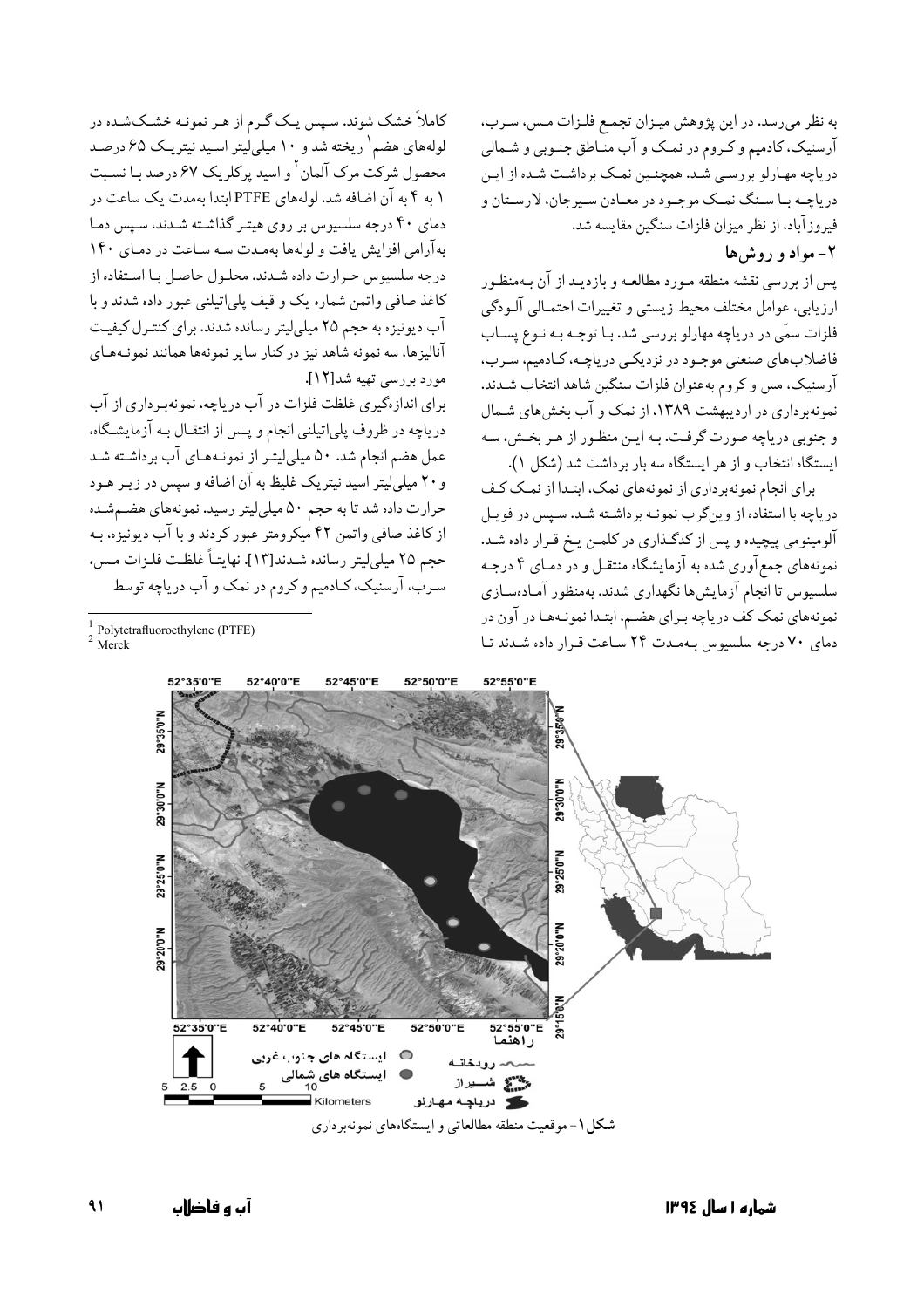## دستگاه جذب اتمبي كميـاني شـيمادزو` مجهـز بـه سيسـتم گرافيتـي انداز ،گیری شد.

در ايسن پووهش از نرم افزارهاي SPSS 17 و Excel براي تحلیل آماری دادهها استفاده شد. برای آزمایش نرمـال بـودن دادهمـا از آزمون شـاپیرو-ویلـک<sup>۲</sup>اسـتفاده شـد. بـرای مقایسـه میـانگین دادههاي هر بخش و تشخيص معنىدار بـودن اخـتلاف ميـانگينهـا، پس از اثبات نرمال بودن دادهها از آزمون T- جفتی و برای مقایسـه میانگین فلزات سنگین در نمک معادن یاد شـده از آزمـون آنـوا<sup>۳</sup>بـا سطح اطمینان ۹۵ درصد (p برابر ۰۵/۰) استفاده شد.

## ٣-نتايج و بحث

میانگین، خطای استاندارد و محدوده غلظت فلزات بررسی شده در نمــک و آب بخــش،هــای شــمال و جنــوبی دریاچــه مهــارلو در جـدولهای ۱ و ۲ ارائـه شـده است. بـر اسـاس دادههای بـهدسـت آمــده، میــانگین ترتیــب مقــادیر فلــزات نمونــههــای نمــک، در بخشرهای شمال و جنوبی دریاچـه مشـابه هـم و بـهترتیـب Pb<Cd<As<Cu<Cr بود؛ اما در نمونههای آب دریاچه ترتیب غلظت فلزات در هر دو بخش یکسان و با انـدکی تفـاوت نسـبت بـه نمک بهصورت Cd< Pb<As<Cu<Cr بود. برای نمونـههـای نمک میـانگین± خطـای اسـتاندارد بـهترتیـب در دو بخـش شـمال و جنسوبي بسراي فلسزات كسروم ١/٧٨±٧/٥ و ٢/٢٤كـ٢/٧٥. آرسنیک ۰/۵۵±۰/۰۵۸ و ۰/۴۸±۰/۰۵۸. مس ۱/۳۴±۰/۱۳ کادمیم ۰/۰۶۱ +۰/۴۴ و ۰/۰۶+۰/۰۶ میلی گرم بر کیلوگرم بهدست آمـد. درحـالي كـه در نمونـههـاي آب بـراي فلـز كـروم ۲/۱۴±۱/۱۸ و ۰/۱۴±۰/۰۸۳ آرســـــــنیک ۰/۱۳±۰/۰۸۸ و ٠/٠٩±٠/٠٥٨، مــــــس ٠/٢٢+٠/١٣، و ٠/١+٠/١٠، ســــرب ۰/۱۴۱/۰۲۵ و ۰/۱۴±۰/۰۴۷ وکــــــادميم ۰/۰۱۶ +۰/۰۶ و ۰/۰۲۴±۰/۰۰۶ میلیگرم در لیتـر بـهدسـت آمـد. در بـین فلـزات مورد مطالعه در نمونههـاي نمـک و هـم در آب درياچـه، فلـز کـروم دارای بیشترین غلظت بود و فلز سرب و کادمیم کمترین غلظت را داشتند.

نتايج نشـان داد، بـين مقـادير فلـزات مـس، كـادميم و كـروم در نمونههاي نمک شمالي و جنوبي درياچه اختلاف معنـي‹اري وجـود دارد، درحالی که برای دو فلز آرسنیک و سرب در سطح ۹۵ درصد اين اختلاف معنىدار نبود. همچنين مقايسه ميانگين نمونههـاي آب در دو بخش شمالی و جنوبی نشان داد که بـرای فلـزات آرسـنیک و

سـرب، اخــتلاف معنــي داري وجــود نــدارد (P>٠/٠۵)؛ امــا بــراي فلزات کروم، مس و کادمیم در این دو بخش اختلاف معنبیدار بود (P<٠/٠۵)که در شکلهای ۲ و ۳ قابل مشاهده است.

مقايسه غلظت فلزات سنگين مورد بررسي در ايـن پـژوهش، بـا مقادیر آنها در نمونههای نمک حاصل از معادن سـیرجان، فیروزآبـاد و لارستان نشـان مـى‹هـد كـه ميـانگين ترتيـب غلظـت فلـزات در نمونههای نمک معادن مورد بررسـي، بـهترتيـب بـراي فلـز مـس در مهارلو، لار، فيروزآباد و سيرجان، كروم در فيروزآباد، سـيرجان، لار و مهارلو، آرسنیک در لارستان، مهـارلو، سـیرجان و فیروزآبـاد، کادمیم در مهارلو، لارستان، سیرجان و فیروزآباد و سرب در مهارلو، سیرجان، لارستان و فیروزآباد بود. بهطور کلبی طبق این نتایج، بـین میانگین غلظت نمک دریاچه با سنگ نمک معادن سیرجان، لار و

جدول ( – مقايسه مبانگين، حداقل، حداكثر و انحراف معيار غلظت فلزات در نمک، در بخشهای شمالی و جنوبی دریاچه ن حسن ده با گردن کیلوگرد

| بر حسب چی تر ہے جو تر تر |       |                        |                       |                        |                              |  |
|--------------------------|-------|------------------------|-----------------------|------------------------|------------------------------|--|
|                          | ناحيه | ميانگين                | احداقل                | حداكثر                 | خطاى<br>استاندار د           |  |
|                          | شمال  | ۱/۳۴                   | $\cdot/\gamma$        | ۲/۱۹                   | $\cdot/\gamma$               |  |
| مس                       | جنوبي | $\cdot/\forall\lambda$ | $\cdot/\cdot$ ۹       | $\sqrt{7}$             | $\cdot/\cdot$ ۹۸             |  |
| آر سنىك                  | شمال  | $\cdot/\omega$         | $\cdot/\gamma$        | $\cdot/\lambda\varphi$ | $\cdot/\cdot$ $\wedge\wedge$ |  |
|                          | جنوبي | $\cdot$ /۴۸            | $\cdot/\cdot$ ۳       | $\cdot/9$              | $\cdot/\cdot$ ۵۸             |  |
|                          | شمال  | $V/\Delta$             | $\Delta/\mathfrak{F}$ | ۱۱/۴۴                  | 1/YA                         |  |
| كروم                     | جنوبي | ۴/۷۲                   | ۱/۴۵                  | $\lambda/\mathfrak{q}$ | ۲/۴۴                         |  |
|                          | شمال  | $\cdot$ /۴۴            | $\cdot/\cdot$ ۳       | $\cdot/\lambda\vee$    | $\cdot/\wedge$               |  |
| كادميم                   | جنوبي | $\cdot/\cdot$ ۶        | $\cdot/\cdot$         | $\cdot/\gamma$         | $\cdot/\cdot$                |  |
|                          | شمال  | $\cdot/\tau$           | $\cdot/\cdot$ ۲       | $\cdot/\mathfrak{f}$   | $\cdot/\cdot$ ۶              |  |
| سرب                      | جنوبي | $\cdot/\lambda$        | $\cdot/\cdot$ ۳       | $\cdot/\mathsf{Y}$     | $\cdot/\wedge$               |  |

جدول٢- مقايسه ميانگين، حداقل، حداكثر و انحراف معيار غلظت فلزات در آب در بخشهای شمالی و جنوبی دریاچه برحسب میلیگرم در

|         |       |                 | جبر                             |                      |                         |
|---------|-------|-----------------|---------------------------------|----------------------|-------------------------|
|         | ناحيه | ميانگين         | حداقل                           | حداكثر               | خطاى<br>استاندار د      |
|         | شمال  | $\cdot/$ ۲۴     | $\cdot/\wedge$                  | $\cdot/\mathfrak{r}$ | $\cdot/\cdot$ ۳۶        |
| مس      | جنوبي | $\cdot/\wedge$  | $\mathcal{L} \cdot \mathcal{L}$ | $\cdot/$ ۲           | $\cdot/\cdot$ \ f       |
|         | شمال  | $\cdot/\gamma$  | $\cdot/\cdot$ ۹                 | $\cdot/\gamma$       | $\cdot/\cdot\cdot$      |
| آر سنیک | جنوبي | $\cdot/\cdot$ 9 | $\cdot/\cdot$ ۲                 | $\cdot/\gamma$       | $\cdot/\cdot$ ) $\vee$  |
|         | شمال  | ۳/۱۴            | ۱/۲                             | ۵/۲                  | ۱/۱۸                    |
| كروم    | جنوبي | ۱/۷۶            | $\cdot/\lambda$ ۹               | ۳/۱۲                 | $\cdot/\wedge\breve{r}$ |
|         | شمال  | $\cdot/\cdot$ ۶ | ND                              | $\cdot/\wedge$       | $\cdot/\cdot$ \۶        |
| كادميم  | جنوبي | $\cdot/\cdot$ ٢ | ND.                             | $\cdot/\cdot$ ۴      | $\cdot/\cdot\cdot$ ۶    |
|         | شمال  | $\cdot/\vee$    | ND                              | $\cdot/\tau$         | $\cdot/\cdot$ ۲۵        |
| سرب     | جنوبي | ۰/۱۴            | ND                              | $\cdot/\tau$         | $\cdot/\cdot$ ۴۷        |

ND غيرقابل تشخيص

 $1$  Shimadzu/AA-670G

 $2$  Shapiro-Wilk

 $3$  ANOVA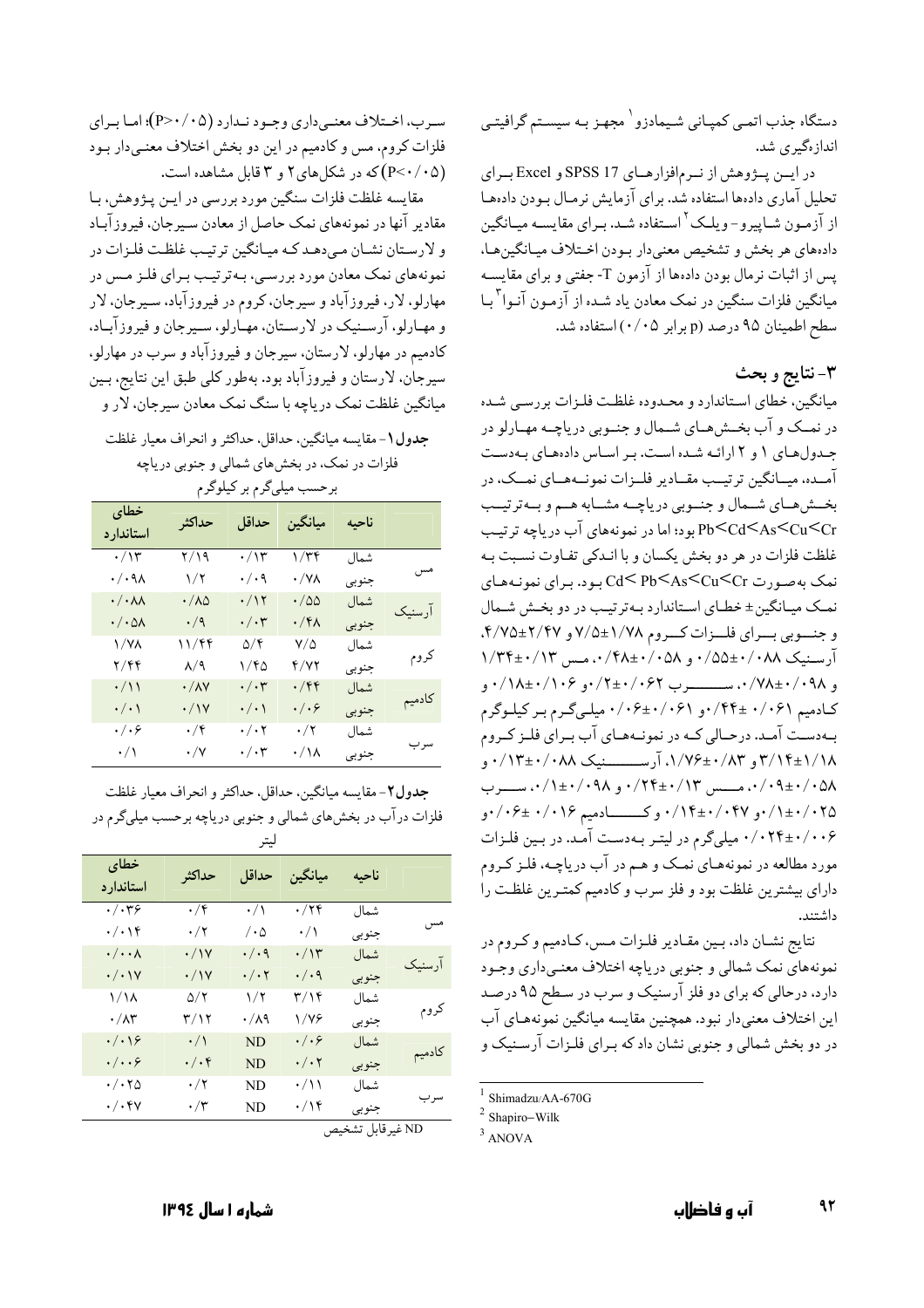

فیروزآباد برای فلـزات آرسـنیک، مـس، سـرب و کـادمیم در سـطح اطمینان ۹۵ درصد اختلاف معنبی داری وجـود داشـت. درحـالي کـه برای فلز کروم در بین معادن مورد بررسی اختلاف معنیداری مشاهده نشد. بیشترین غلظت فلزات مس، کروم و آرسنیک در نمک دریاچه مهارلو بهدست آمد، درحالی که برای فلـزات کـادمیم و امروزه ورود آلایندهها بهویژه فلزات سمّی به اکوسیستمهای آببی در پی فعالیتهای انسانی، یکی از مهمترین نگرانیهای محیطزیستی در سراسر جهان است. درياچه مهارلو از جمله اكوسيستمهايي است کـه از فعالیــتهــای مختلــف انســانی همچــون برداشــت نمــک، فعالیتهای گردشگری، تفریحی و هجوم انـواع آلاینـدههـای آلـی و معدنی از مسیرهای مختلف بهویژه از طریق رودخانههای منتهـی بـه آن، متأثر است[۱۴ و ۱۵].

همانطور که نتایج نشان میدهد، برای تمام فلزات مورد بررسی در نمونههای نمک، بیشترین غلظت در نمونـههـای شـمال دریاچـه مشاهده شد. همچنین در نمونههای آب دریاچه بهجز فلز سرب برای سایر فلزات ماننـد مـس، کـروم، آرسـنیک و کـادمیم هـم بیشـترین غلظت در شمال دریاچه بهدست آمد. بـهطـور کلـبي بخـش شـمالي دریاچه، به دلایلی همچون نزدیکی بیشتر بـه زمـینهـای کشـاورزی اطراف و ورودی رودخانههای منتهی بـه دریاچـه از جملـه رودخانـه خشک و رودخانه چنار راهدار شیراز، بیشتر به فلزات سنگین آلـوده است. با توجه به اینکه رودخانه خشک شیراز از درون بافت متـراکم این شهر میگذرد، انواع آلاینـدههای شـهری شـامل فاضـلابـهـای خانگی، تجاری و صنعتی را جمع آوری نمـوده و بـه سـمت دریاچـه، بهويژه بخش شمالي آن هدايت مـيكنـد. بنـابراين بـهدليـل آلـودگي بسيار فاضلاب هاي شهري به فلزات سنگين و سپس ورود آنهـا بـه دریاچه از مسیر رودخانه خشک یـا رودخانـه چنـار راهـدار شـیراز، می توان این احتمال را داد که بیشتر بودن غلظت فلـزات سـنگین در بخش شمالی، بهدلیل این است که آب این بخش بیشتر از مسیر ایـن رودخانهها و پساب مزارع کشاورزی میگذرد.

بنایی در سال ۱۳۷۵، مبنع اصلی آلـودگی آبِهـای زیرزمینـی، دریاچه و خاک حوزه آبخیز دریاچه را ورود فاضلابهای شهری و كشاورزي عنـوان كـرد[١۶]. عـلاوه بـر ايـن نتـايج نشـان دادكـه میانگین غلظت فلز سرب در نمک و آب بخشهای جنوبی و شـمال تفاوت معنی داری ندارند و حتی برعکس سایر عناصر مورد بررسی، میانگین غلظت آن در نمونههای آب بخـش جنـوبی دریاچـه بیشـتر از بخش شهالی دریاچـه اسـت. بــا توجــه بــه عبــور جــاده شیراز – بندرعباس از کنار دریاچه و تردد روزانه خودروهای فـراوان از آن بهویژه در فصل بهار مبی توان ایـن احتمـال را داد کـه غلظـت بالای فلز سرب در بخش جنوبی دریاچه، ناشی از سـرب موجـود در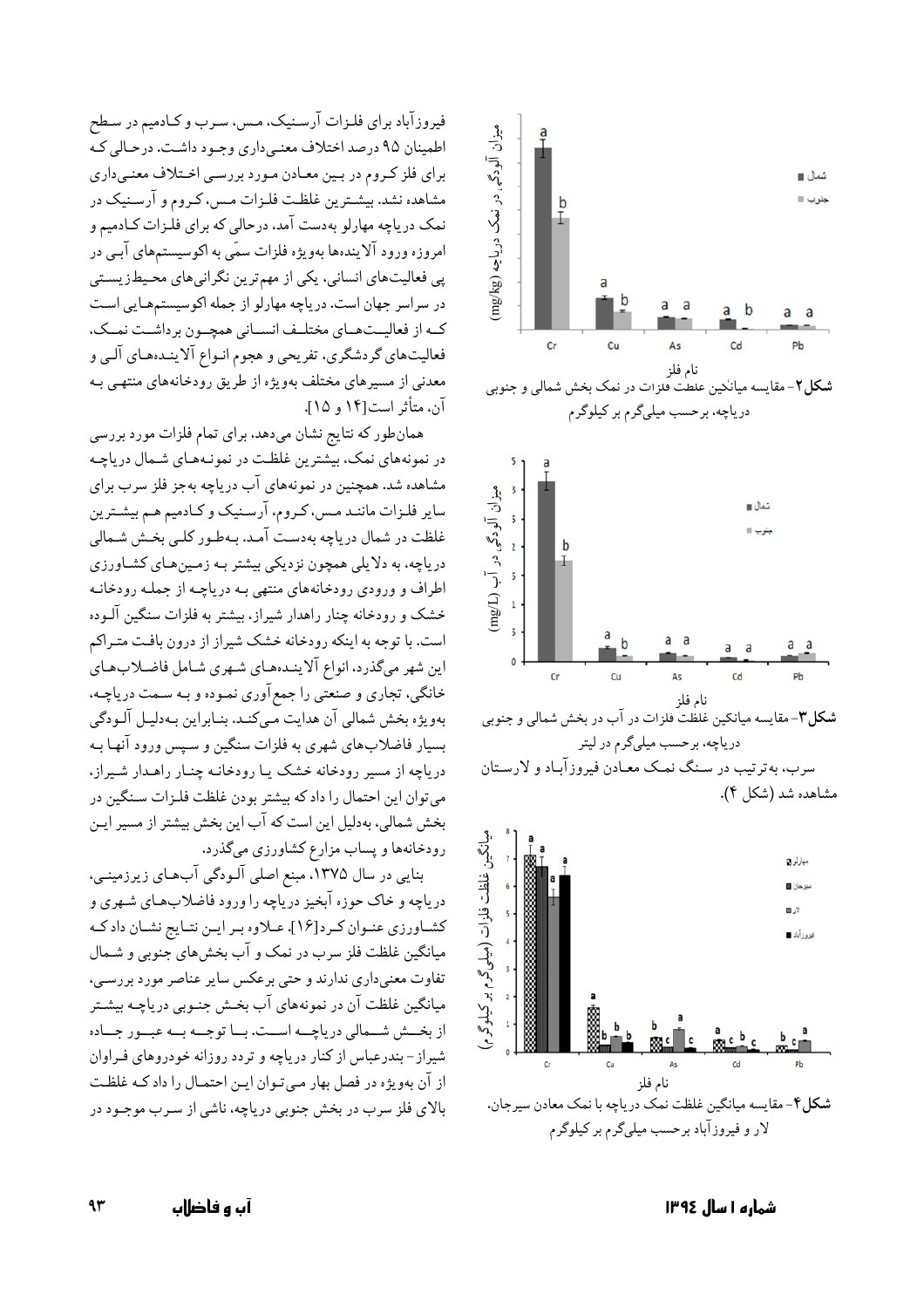سوخت خودروهای عبوری و ریزشهای اتمسفری در بخش جنـوبی دریاچه باشد. اگرچه بسیاری از پژوهشها منشـاء فلـز سـرب را در نتیجه سوختهای فسیلی، صنایع پتروشیمی و بهرهبرداری از معـادن بیان کردهاند. اما منابع دیگر این فلز شامل تخلیه پسابهای شـهری و ریـزش،هـای جـوی در محـیطهـای آبـی اسـت[۱۷]. بنــابراین بر اساس مطالعات صورت گرفته براي يافتن منشـاء فلـزات، وجـود سرب در منطقه مطالعاتي احتمالاً مي توانـد بـهدليـل نزديكـي جـاده شیراز-بندرعباس به دریاچه، ریزش های جـوی، ورود پسـابهـای شهری و صنعتبی شهر شیراز به آن باشد.

نتايج حاصل از مقايسـه ميـانگين مقـادير فلـزات كـروم، مـس، سرب، کادمیم و آرسنیک در نمک دریاچـه مهـارلو بـا سـنگ نمـک معادن سیرجان، لار و فیروزآباد نشان دادکه بـین میـانگین مقـادیر فلزات مس، سرب، کادمیم و آرسنیک در نمـک دریاچـه مهـارلو بـا سایر معـادن اخـتلاف معنـیداری وجـود دارد. در ایـن بـین مقـادیر فلزات مس، کـروم و آرسـنيک در درياچـه نسـبت بـه سـاير معـادن غلظت بیشتری دارند. با توجه به وجود مـزارع کشـاورزی وسـیع در اطراف دریاچه و رودخانههای منتهبی بـه آن، همچنـین ورود زهـاب این مزارع به رودخانههای منتهی بـه دریاچـه و ورود فاضـلابهـای صنعتی، زبالـههـای فلـزی ناشـی از کارگـاههـای در و پنجـرهسـازی تعمیرات اتومبیـل شـهر شـیراز بـه رودخانـه خشـک، مـىتـوان ايـن احتمال را داد که بالا بودن فلزات مس، کـروم و آرسـنيک در نمـک دریاچه نسبت به نمک سایر معادن، ناشی از ورود فاضـلاب شـهری و شســته شــدن آرســنيک در مــزارع کشــاورزي و ورود آن بــه رودخانهها و سپس درياچه باشد[١٨].

بهطور کلی نتایج نشان داد که در بین فلزات مورد بررسـی، فلـز کروم نسبت به سایر فلزات در سنگ نمک معادن مختلف بیشترین غلظت را دارد. الصاق در سال ۱۳۹۰، میـانگین غلظـت کـروم را در نمونههای سنگ نمک تصفیه نشـده ۲/۵۴ میکروگـرم بـر گـرم وزن خشک بهدست آورد. درحالی که در مطالعه حاضر بهترتیب کمتـرین و بیشترین غلظت آن برای مهارلو و لارستان بهمیزان ۸/۱۴ و ۶/۳۱ میلیگرم بر کیلوگرم وزن خشک بهدست آمد[۱۹]. وی همچنین غلظت فلزات سرب، مس و کادمیم را بـه ترتیـب١/٢١. ۰/۸ و ۰/۱۷ میلیگرم بر کیلوگرم وزن خشک بهدست آورد کـه در مقایسه با غلظتهای بهدستآمده از نمک دریاچه مهارلو به جـز فلـز سرب غلظت كمترى دارد.

نتايج حاصل از بررسي همبستگي بين غلظت فلزات در نمک بـا نمونههای آب نشان داد، برای فلزات کروم، کادمیم، مس و سرب در سطح ۵ درصد همبستگی معنیداری وجود دارد، درحـالی کـه بـرای فلز آرسنیک همبستگی معنیداری مشاهده نشد (جدول۳). با توجـه بـه اسـتفاده از سـموم حـاوي فلـز آرسـنيک در صـنعت کشـاورزي

بهعنوان حشرهکش و قارچکش، بهویژه در فصل بهار و سپس ورود فاضلاب های کشاورزی بهمیزان بیشتر، نسبت به سایر فصل ها میتوان این احتمال را داد که عدم همبستگی بین غلظت آرسـنیک در نمک و آب دریاچه در مقایسه با سایر فلزات مورد بررسی، ناشی از ورود میزان پسابهای کشاورزی حاوی میزان متفاوت آرسنیک به درياچه، علاوه بر ساير پسابها است.

جدول۳- بررسی میزان همبستگی بین غلظت فلزات در نمک و آب درياچه مهارلو

|                                               |  | مس کروم آرسنیک کادمیم سرب                                                                            |  |
|-----------------------------------------------|--|------------------------------------------------------------------------------------------------------|--|
| ضريب تعيين                                    |  | $\cdot/\Delta\Delta$ $\cdot/\forall Y$ $\cdot/\cdot$ $\cdot$ $\cdot/\Delta\Delta V$ $\cdot/\Delta V$ |  |
| ضریب معنیداری ۱۳ ۰/۰۱۲ ۰/۰۱۲ ۰/۰۱۲ ۰/۰۱۴ ۰/۰۱ |  |                                                                                                      |  |

فرقانی و همکـاران در سـال ۲۰۰۹، غلظـت فلـزات سـنگين در رسوبات دریاچه مهارلو را بررسی کردند. نتایج آنها نشان میدهد که در بـين فلـزات مـورد بررسـي، غلظـت فلـزاتٌ نيكـل، كـروم، روي، سرب، مس، کادمیم و آرسـنیک بـهترتیـب دارای بیشـترین غلظـت بـهمیـزان ۷۸/۳، ۱۳/۸، ۲۸/۲، ۳۷، ۳۷، ۴/۴ و ۲/۲۶ میلـهگـرم بر کیلوگرم است. همچنین آنها بیان کردنـد کـه قسـمتهـای شـمالی درياچه از لحاظ غلظت فلزات سنگين بسيار غنميتر هستند[٢٠]. آنها دلیل اصلی این افزایش غلظت را ناشی از ورود فاضلابهای شهری و صنعتی شهر شیراز به بخشهای شمالی دریاچه از مسیر رودخانه خشک شیراز دانستند. نتایج حاصل از بررسی مقایسـه بـین غلظت بهدست آمده با مطالعه حاضر نشـان از پـايين بـودن غلظـت فلزات در نمـک دریاچـه، نسـبت بـه رسـوبات دریاچـه دارد؛ امـا نتايج حاصل از بررسي آنها نشـان مـىدهـد كـه غلظـت ايـن فلـزات برای اکثـر فلـزات بـه جـزء نيكـل، در بخـشهـای شـمالی بيشـتر از بخشهای جنوبی و مرکزی دریاچه است. در مطالعه دیگری صلاتی و همکاران در سال ۲۰۱۰، به بررسی غلظت فلزات Cr .Mn .Zn. Cu ،Pb ،Ni و Cd در آب و رسـوبات رودخانــه خشــك شــيراز پرداختنـد. نتـايج آنهـا نشـان مـىدهـد كـه غلظـت فلـزات در آب و رسوبات به ترتيب به صورت Zn>Mn>Cr>Ni>Pb>Cu>Cd Zn>Mn>Cr>Ni>Pb>Cu>Cd است و در پایان آنها دلیل افـزایش و تغییرات غلظت فلزات را ناشبی از ورود فاضلابهای مختلف شهر شيراز به اين رودخانه دانستند[٢١]. نتايج حاصل از مقايسه غلظت فلـزات در آب رودخانـه بـا ميـانگين آنها در آب دریاچـه مهـارلو نشـان دادكـه غلظـت فلـزات در آب رودخانه بهجز بـراي سرب، نسبت به غلظت آنها در مطالعه حاضـر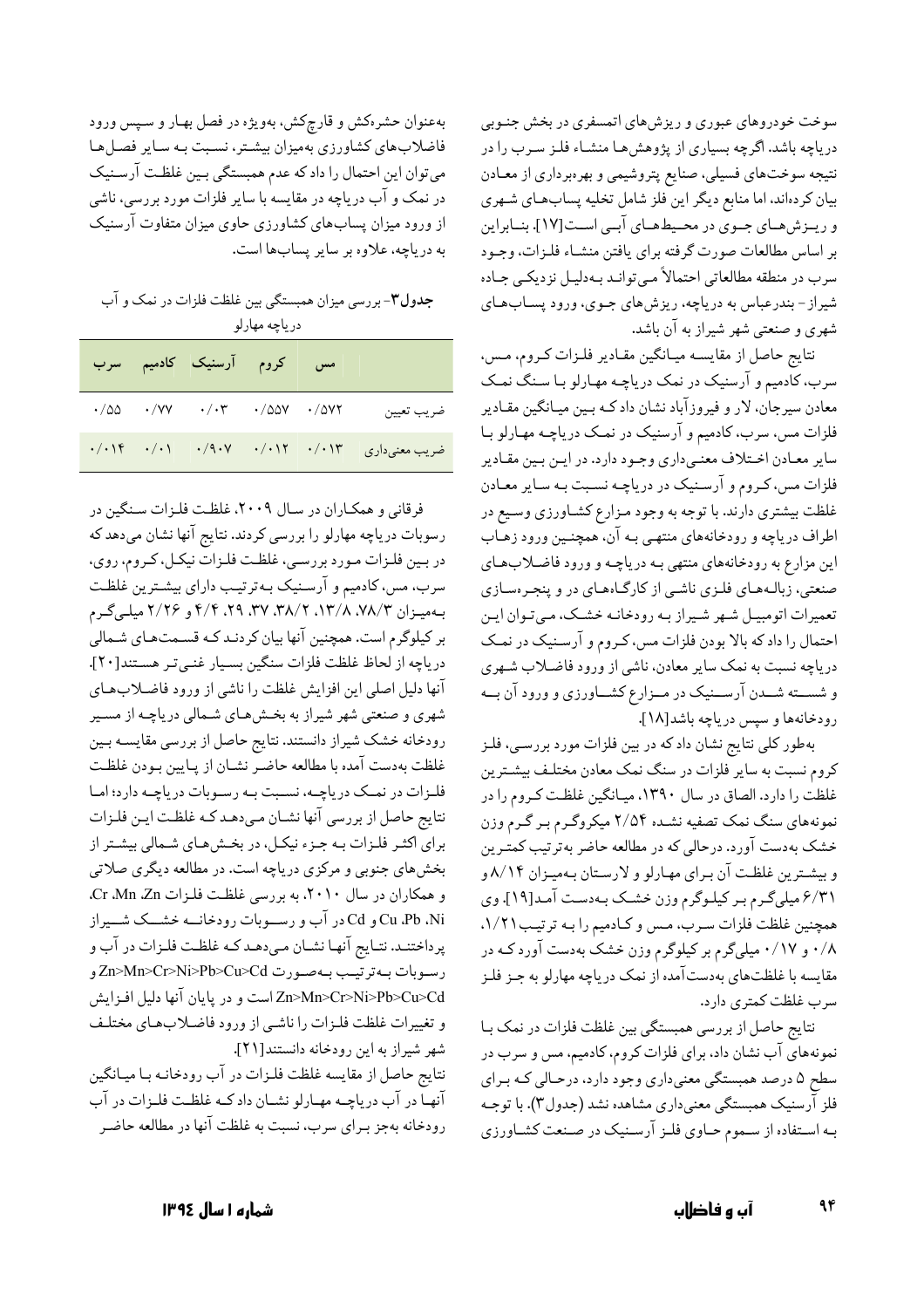#### جدول۴-مقایسه حداکثر غلظت مجاز آلایندهها در نمک خوراکی بانمک در باچه مهارلو [۲۳]

| میانگین فلز در نمک دریاچه<br>$(\mu g/g)$ | حداكثر مقدار مجاز<br>$(\mu g/g)$ | فلز      |
|------------------------------------------|----------------------------------|----------|
| $\cdot/\Delta f$                         | ۰/۵                              | اً، سنىك |
| 1/08                                     | ۲                                | مس       |
| ۰/۲۵                                     | ۰/۵                              | كادميم   |
| $\cdot$ /19                              |                                  | سر ب     |
| ۶/۱۴                                     |                                  | کروم     |

کمتر است. مور و همکاران در سال ۲۰۰۹، غلظت فلزات Cd .Co ، Cd .Mn .Zn .Ni .Pb .Fe .Cu و As را در آب درياچـه مهـارلو  $(1/\mathbf{Y} \mathcal{S} \setminus \mathbf{0} / \mathbf{V} \setminus \mathbf{0} / \mathbf{V} \mathbf{0} / \mathbf{V} \mathbf{0} + \mathbf{0} / \mathbf{V} \mathbf{0} \mathbf{0} + \mathbf{0} / \mathbf{V} \mathbf{0} \mathbf{0} + \mathbf{0} / \mathbf{0} \mathbf{0} + \mathbf{0} / \mathbf{0} \mathbf{0} + \mathbf{0} / \mathbf{0} \mathbf{0} + \mathbf{0} / \mathbf{0} \mathbf{0} + \mathbf{0} / \mathbf{0} \mathbf{0} + \$ ۰/۳۷ و ۱/۵ میلهیگرم در لیتمر و بمرای As و Cr کمتمر از حمد تشخيص دستگاه بهدست آوردند. نتـايج حاصـل از مقايسـه غلظـت فلزات مورد بررسی آنها با مطالعه حاضر نشان از بالا ببودن غلظت كادميم و آرسنيک در مطالعه حاضر نسبت به مطالعه آنها دارد[۲۲].

نتایج حاصل از مقایسه غلظت فلزات در نمک دریاچه مهارلو با حداکثر مجاز غلظت فلـزات سـمّى در نمـک خـوراکى، در جـدول ۴ ارائه شده است. مقایسه نمک دریاچه با حداکثر مجـاز آلاینـدهمـا در نمک خوراکی نشان می دهد که غلظت فلزات مس، سـرب و کـادمیم در نمک دریاچه، کمتر از حداکثر غلظت مجاز آنها در نمک خوراکی است؛ اما برای فلز آرسنیک، این مقدار بیشتر از حداکثر مجاز آن در نمک است. با توجه بـه وجـود مـزارع کشـاورزي وسـيع در اطـراف

دریاچه و رودخانههای منتهبی بـه آن و همچنـین ورود زهـاب ایـن مزارع به این رودخانهها، می توان ایـن احتمـال را داد کـه بـالا بـودن آرسنیک در نمک دریاچه، می تواند ناشی از ورود فاضـلاب شـهری و شســته شــدن آرســنيک در مــزارع کشــاورزي و ورود آن بــه رودخانهها و سپس دریاچه باشد.

# ۴- نتيجهگيري

نتایج پـژوهش حاضـر نشـان دادکـه کیفیـت شـیمیایی آب و نمـک دریاچه در بخش جنوبی نسبت به بخش شـمالی، در سـطح بـالاتری است و آلـودگی فلـزات سـنگین نیـز در ایـن تحقیـق کمتـر اسـت. بهطوری که نمک بخش شمالی برای تمامی فلزات نامبرده، میـانگین غلظت بالاتري داشت. با توجه به ورود فاضلاب هاي شهري، صنعتی و بیمارستانی شهر شیراز به رودخانههای منتهبی بـه دریاچـه، يعنـي رودخانـه خشـك و چنـار راهـدار شـيراز و همچنـين مـزارع کشاورزی وسیع اطراف دریاچه و ورود زهاب آنها به رودخانـههـای منتهي به درياچه بهويژه بخش شمالي آن، مي توان به اين نتيجه رسيد کـه غلظـت بـالای فلـزات در نمـک و آب در پاچـه، ناشـی از ورود فاضـلابهـای شـهر شـيراز وكودهـا و سـموم مـورد اسـتفاده در کشاورزی، از طریق رودخانههای منتهی به دریاچه است. با توجه بیه اهميت نمک و آب در زندگي موجودات زنده، بهويژه زندگي انسـان، کیفیت و درجه خلـوص و ناخالصـی هـایی چـون فلـزات سـنگین در معادن نمک و محیطهای برداشت آنها باید بیشتر مـورد توجـه قـرار گ د.

## ۵- منابع

- 1. Lamanso, C.Y., and Chan, R. K. (1991). "Metal concentration in the tissue of rabbitfish collected from Tolo Harbour in Hong Kong." J. of Marine Pollution Bulletin, 39(1), 123-134.
- 2. Stewart, A. (1999). "Accumulation of Cd by a freshwater mussel (Pyganodon grandis) is reduced in the presence of Cu, Zn, Pb, and Ni." Canadian J. of Fisheries and Aquatic Sciences, 56(3), 467-478.
- 3. Islam, E.U., Yang, X., and Mahmood, Q. (2007). "Assessing potential dietary toxicity of heavy metals in selected vegetables and food crops." J. of Zhejiang University-Science, 8(2), 1-13.
- 4. Domska, D., and Warechowska, M. (2009). "The Effect of the municipal waste landfill on the heavy metals content in soil." J. of Contemporary Problems of Management and Environmental Protection, 4(1), 95-105.
- 5. Khosravi, B.N., and Ghasempouri, M.M. (2011). "Survey of heavy metals (Cd, Pb, Hg, Zn and Cu) contamination in sediment of three sites Anzali Wetland." Iran. J. of Health and Environ, 4(3), 223-232.
- 6. Soylak, M., Peker, D.S., and Turkoglu, O. (2008). "Heavy metal contents of refined and unrefined table salts from Turkey, Egypt and Greece." J. of Environmental Monitoring and Assessment, 143(6), 267-272.
- 7. Cheraghali, A.M., Kobarfard, F., and Faeizya, N. (2010). "Heavy metals contamination of table salt consumed in Iran." Iranian J. of Pharmaceutical Research, 9(4), 129-132.